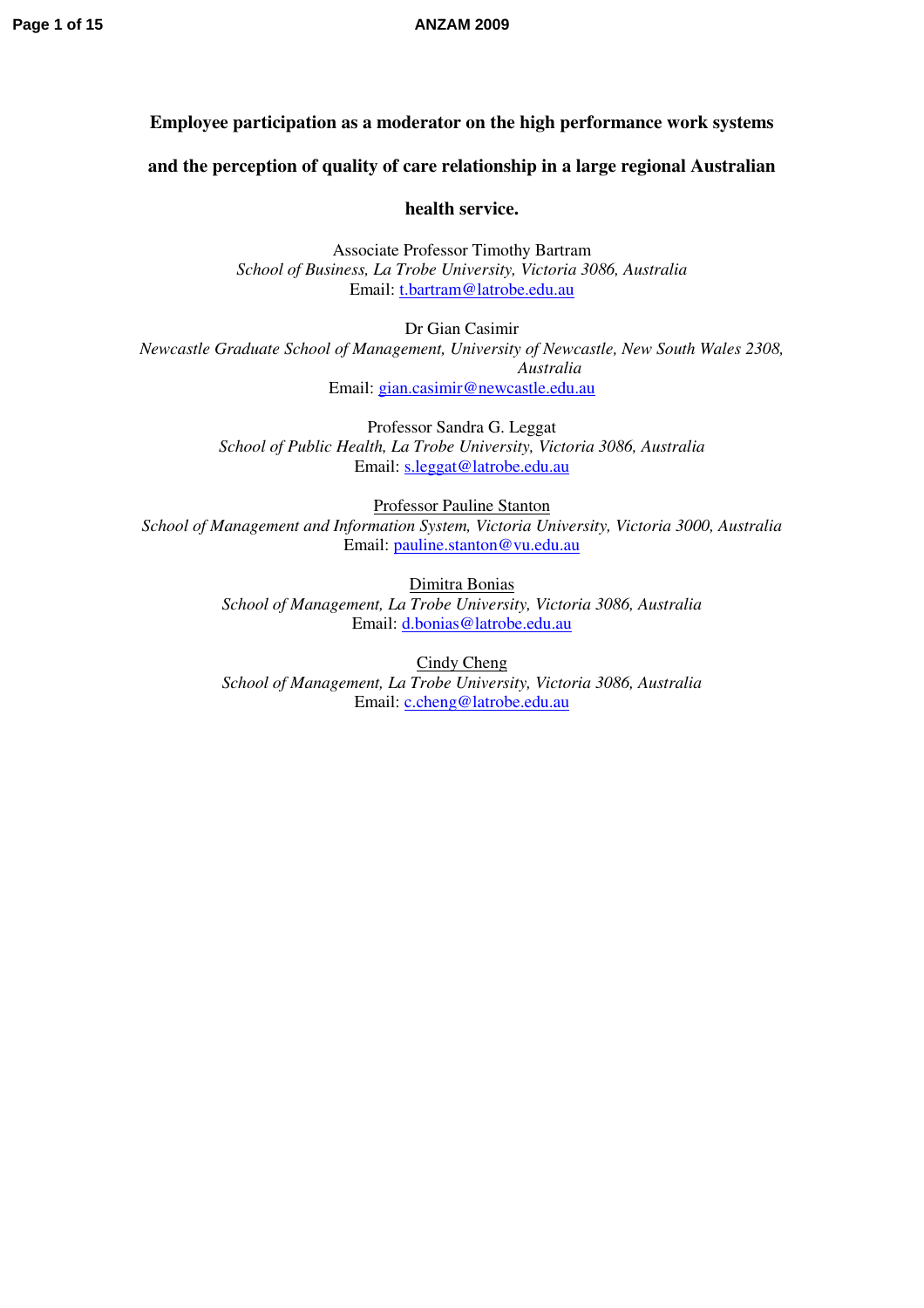# **Employee participation as a moderator on the high performance work systems and the perception of quality of care relationship in a large regional Australian health service.**

### **ABSTRACT**

*This article investigates the moderation effects of participation in decision making on the relationship between HPWS and the perception of quality of care. Survey responses were collected in March 2008 of 541 hospital managers, administrators and various groups of clinicians in a large regional Australian health service. Findings demonstrated that the positive relationship between HPWS and perceptions of the quality of patient care will increase with increasing levels of staff participation in decision making within their unit. These findings illustrate that by implementing HPWS and encouraging employee participation across different hierarchical work units, there is the potential to positively impact patient outcomes.* 

Keyword: Human Resource Management and Development, Public Sector and Non-profit, Strategic Management, Management Education and Development

### **INTRODUCTION**

There have been considerable worldwide concerns about hospital performance in patient safety and quality (McLean & Walsh 2003;Baker & Flintoff 2004;Duckett 2003). Given that hospitals are a highly labour intensive, in a skilled industry setting, investment in people is crucial (Bartram, Stanton, Leggat, Casmir & Fraser, 2007). Studies of high-performing organisations in a variety of industries have consistently pointed to a positive relationship between high performance work systems (HPWS) and organisational performance (Delaney & Huselid 1996 ;Guthrie 2001;Youndt, Snell, & James,1996, Barraud-Didier & Guerrero 2002). However, there is significant debate about what constitutes a HPWS (Becker & Gerhart, 1996; Godard, 2004). In this paper we use the HPWS measures as conceptualised by Zacharatos, Barling and Iverson (2005).

In this paper, we argue that employee perceptions of high performance work practices and employee perception of their participation in decision making are conceptually different constructs. According to Batt and Appelbaum (1995: 355), "Various employee participation and HRM practices may interact, so that the sum effects on organisational performance are stronger than the effects of individual practices and that productivity effects are therefore greatest when organisations adopt a coherent array of high performance management practices". Gollan (2005) argues, research demonstrates that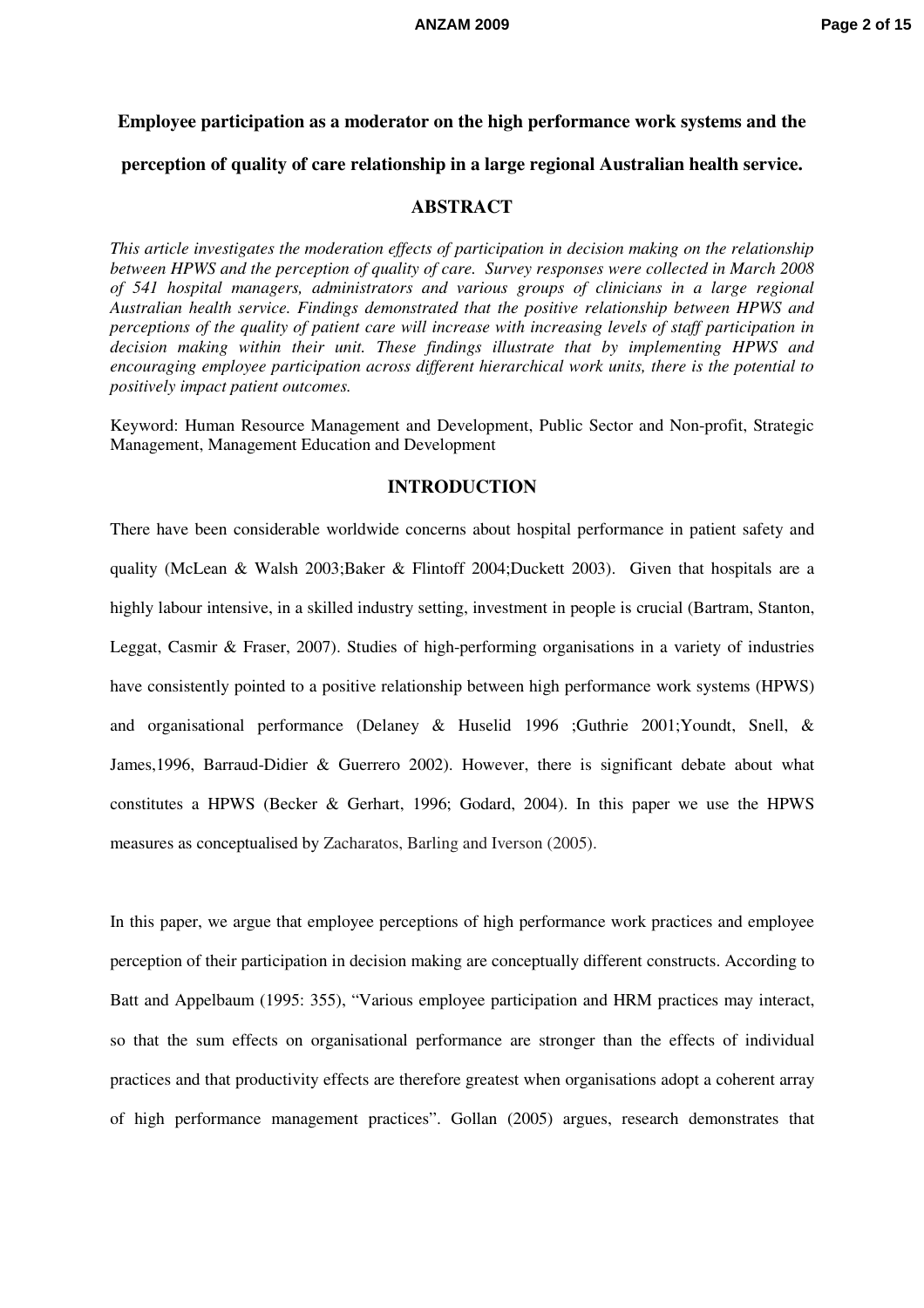comprehensive employee involvement and participation in employee relations policies and HR practices have the potential to make an important contribution to employee performance.

This paper sets out to examine the moderation effect of individual perceptions of involvement in decision making at the work unit level on the relationship between high performance work systems and perceptions of quality of patient care. Moreover, the majority of the quality of patient care literature focuses on the role and management of front line clinicians. In this paper, we put forward the notion that quality of patient care is not just a clinician issue but a system and hospital wide concern. Therefore we investigate the attitudes of all health service employees. To examine these relationships, the researchers use a sample of 451 Australian regional hospital employees throughout the organisation hierarchy.

The paper is organised in the following way. First, we explore the literature on HPWS. Second, we outline the literature on quality of patient care and employee participation in decision making. Third, we present two hypotheses. Fourth, methodology and procedure are outlined, followed by results. Finally, we present the discussion and conclusions.

### **High performance work systems**

There is evidence that aspects of high performance work systems (HPWS) both individually and in 'bundles' are positively associated with individual and organisational performance (Delaney & Huselid, 1996; MacDuffie, 1995; Snell & Youndt, 1995; Youndt, et al., 1996). The components of HPWS have been described as "a group of separate, but interconnected human resource practices that together recruit, select, develop, motivate and retain employees" (Zacharatos, Barling, & Iverson, 2005: 79). High performance works systems are designed to improve employee relations and increase organisational performance through quality communication and consultation between management and employees (Gollan, 2005).

It is not entirely clear what the essential components of the HPWS bundle are comprised of, as there have been a range of variables included in the HPWS indices in different organisations (Becker &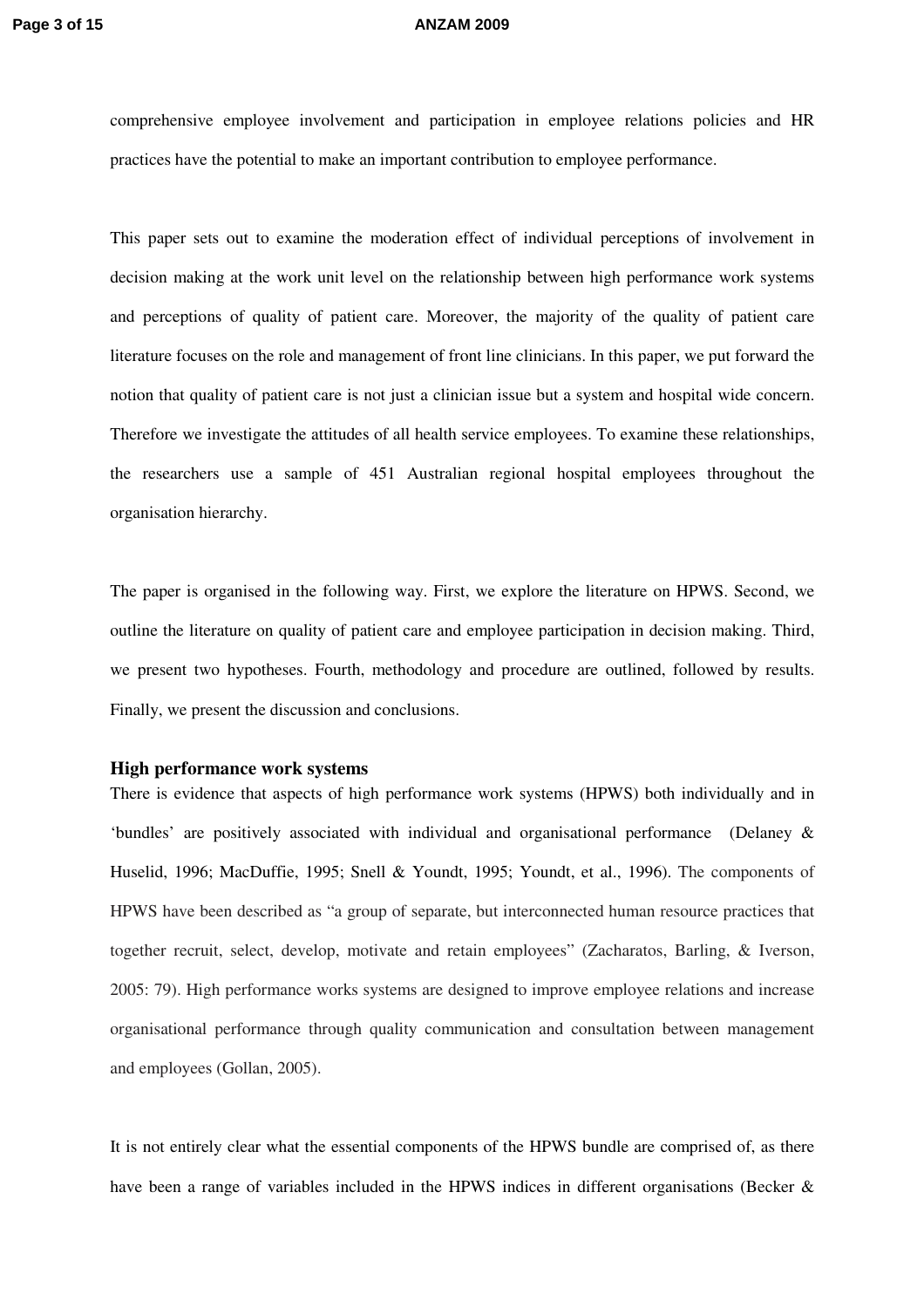### **ANZAM 2009 Page 4 of 15**

Gerhart, 1996; Godard, 2004). In a summary of five studies Becker and Gerhart (1996) identified 27 different high performance work practice variables. For this study, we considered the practices confirmed by Zacharatos, Barling and Iverson (2005) as representative of HPWS, comprising: security, selective hiring, contingent reward, extensive training, teams and decentralised decision making, reduced status distinctions, information sharing, transformational leadership, high-quality work (defined as appropriate workload, role clarity, and employee control) and measurement of management practices.

Within the HPWS literature, there is a growing recognition that the use of HRM practices is a multilevel phenomenon (Kozlowski & Klein, 2000). The HRM system and processes can send signals to employees that allow them to understand the desired and appropriate individual and collective responses (Bowen & Ostroff, 2004). Bowen and Ostroff (2004) argue that if the HRM system is perceived as high in distinctiveness, consistency and consensus it will create a "strong situation" and consistent employee behaviour and thereby improve organisational performance.

For most employees, including clinicians, support staff, as well as managers and administers, the actual management of their unit represents for the most part their understanding or interest in HRM or HPWS. This is compacted by the devolvement of responsibilities for decision making and development of operative action there is growing importance placed on line managers (Mayrhofer, Muller-Caman, Ledolter, Strunk, & Erten, 2004; Guest 1987). Guest (1987) argues that the attitudes of line management along with their behaviours and practices are crucial if HRM is to be integrated and effective. Moreover, Nishii, Lepak, and Schneider (2008), point out that not all employees perceive and interpret the HR system in the same way. In particular line managers exert considerable influence on employee attitudes as they are often the interpreters of HR practices (Nishii et al., 2008; Purcell & Hutchinson, 2007). Therefore, it is at the level of the unit at which this study is situated.

Further compacting the complexity of HPWS operation is the industry context. Data, Guthrie and Wright (2005) identified an industry effect on HRM systems and processes. Public health care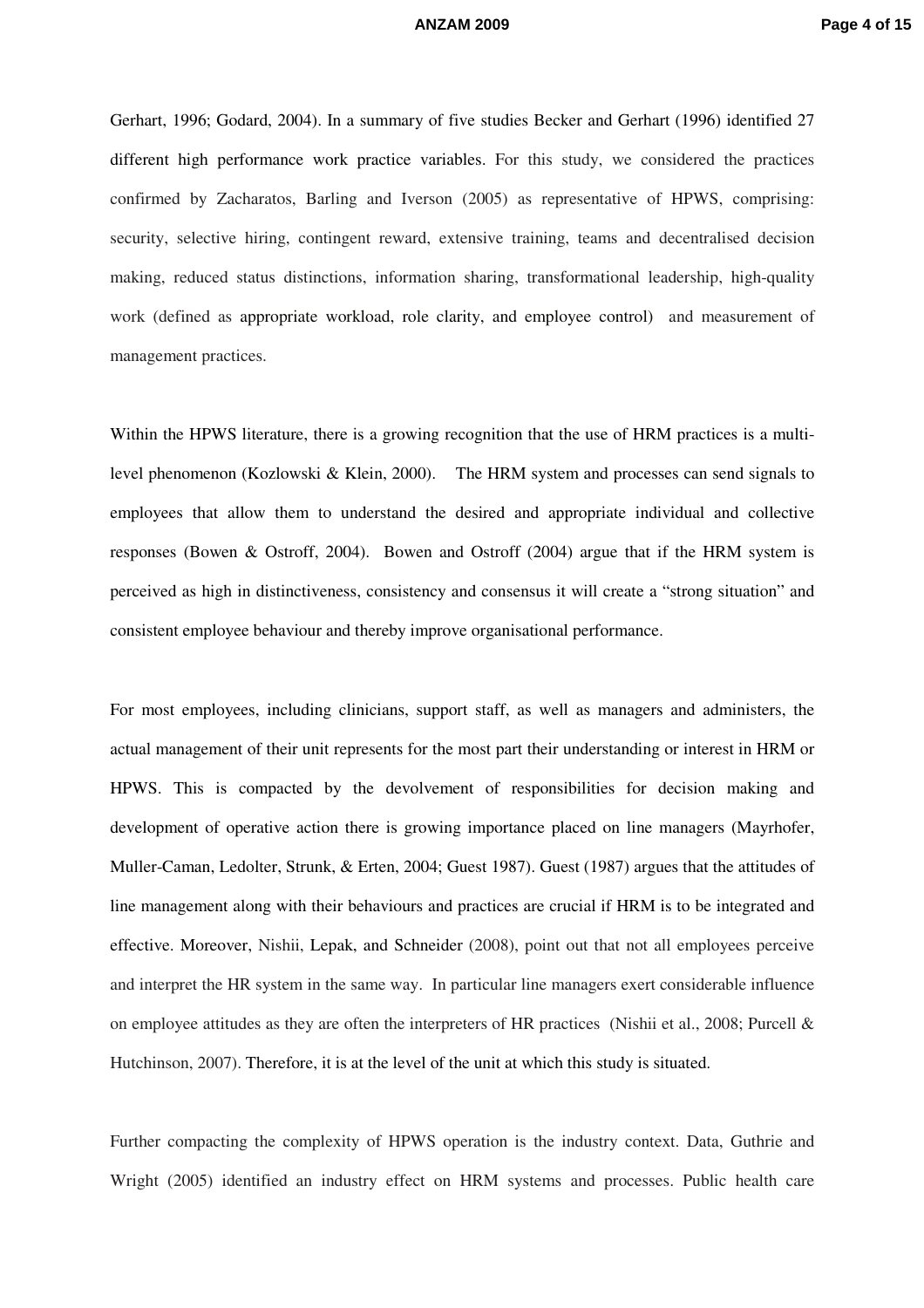operates within a complex web of key stakeholders including government, health care managers, professional associations and even consumer lobby groups (Stanton, 2008). The management of employees is framed by complex and often centralised industrial relations frameworks and professional regulations which influence not only wages and conditions but also role design and even workforce configuration (Hyde, McBride, Young, & Walshe, 2005). However, despite these constraints there is evidence that hospitals have some control over their HRM systems.

### **Quality of patient care**

Studies associated with magnet hospitals have demonstrated a positive HPWS and clinical performance link (Aiken et al., 1994; Laschinger, Shamian, & Thomson, 2001b). In particular, these studies have found nurse empowerment to be an important factor in HPWS (Laschinger & Wong, 1999; Patrick & Laschinger, 2006). For example, a study in the USA found that quality care provision was related to employee perceptions that their managers empowered them to deliver high quality customer service within a sample of 113 Veterans Health Administration ambulatory care centres (Scotti, Harmon, & Behson, 2007), confirming the importance of empowerment in health care delivery.

### *Hypothesis 1: HPWS will be positively associated with perceptions of high quality of patient care*

### **Participation in decision making**

Employee participation in decision making on HRM policies and practices can improve the utility (Scotti, et al., 2007), employee job satisfaction (Miller & Monge, 1986) and employee performance (Miller & Monge, 1986). A number of authors have speculated about the precise mechanism through which employee participation in decision making may affect employee attitudes and performance (Bowen & Ostroff; Snell & Youndt, 1995). For example, Miller and Monge (1986) purport that participative interventions may fulfil employees' higher order needs which may affect job satisfaction and subsequently labour productivity. Moreover, employee participation in decision making may also enhance productivity by improving the knowledge, skills and abilities and motivation of employees (Gollan, 2005). Employee participation in decision making at the team level may also improve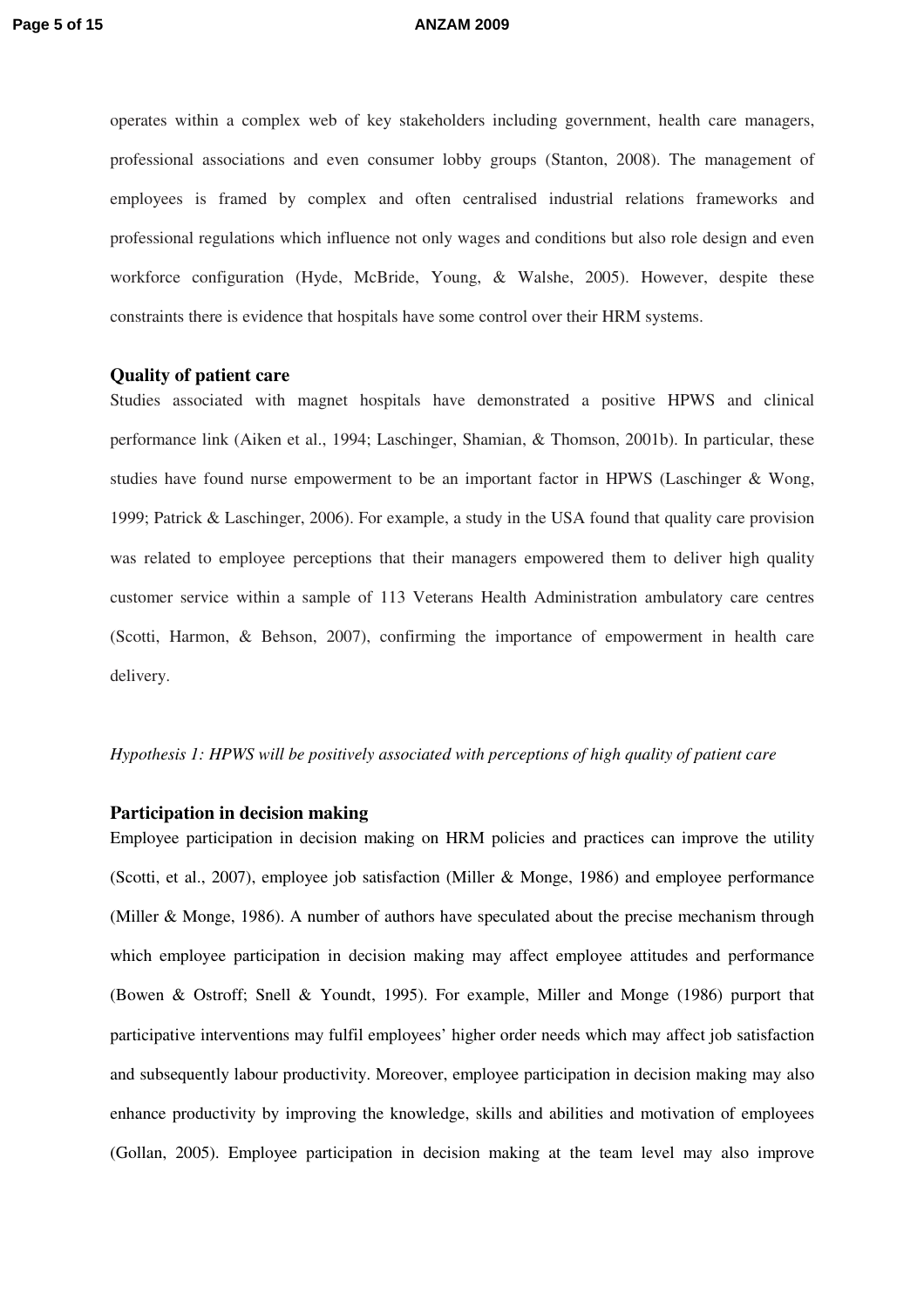cooperation and better communication between employees and managers (Gollan, 2005). Parnell et al (1992: 2) adds "more relevant information was attained and utilised and one which is more likely to result in positive organisational and personal outcomes." Employees who feel that their involvement in decision making can have some impact on the unit or immediate work environment are more likely to become actively involved (Brown & Cregan, 2008: 672).

High involvement work systems should "increase labour productivity, lower labour turnover and less absenteeism, greater output and a generally improved and flexible workplace culture" (Gollan, 2005: 19). Research demonstrates that comprehensive employee involvement and participation in employee relations policies and HR practices have the potential to make an important contribution to employee performance (Gollan, 2005).

At the unit level, Brown and Cregan (2008: 670) suggest that "a participative work climate is created by the attitudes and behaviours of managers, who can choose how to manage their employees – for example, through the way they run meetings or involve employees in decision making". Miller and Monge (1986) argue that employee perceptions of a participation climate are effective predictors of job satisfaction and performance. Enabling greater employee involvement in decision making requires management to fundamentally change the way decisions are made within organisations, management may need to relinquish some of its control over decision making to provide employees with an opportunity to provide input and assistance in decision making (Brown & Cregan 2008). According to Wiley (1997) studies of employee involvement in decision making frequently demonstrate that employees regularly rate this aspect of work favourably. Moreover, employees are usually alarmed at the prospect of a lack of involvement in decision making (Freeman & Rogers, 1999).

Recent studies within the healthcare sector are beginning to demonstrate the importance of employee participation on the practice of HRM. For example, West (2002) argues based on his work in the NHS that "if you have HR practices that focus on effort and skill; develop people skill; encourage cooperation, collaboration, innovation and synergy in teams for most, if not all, employees, the whole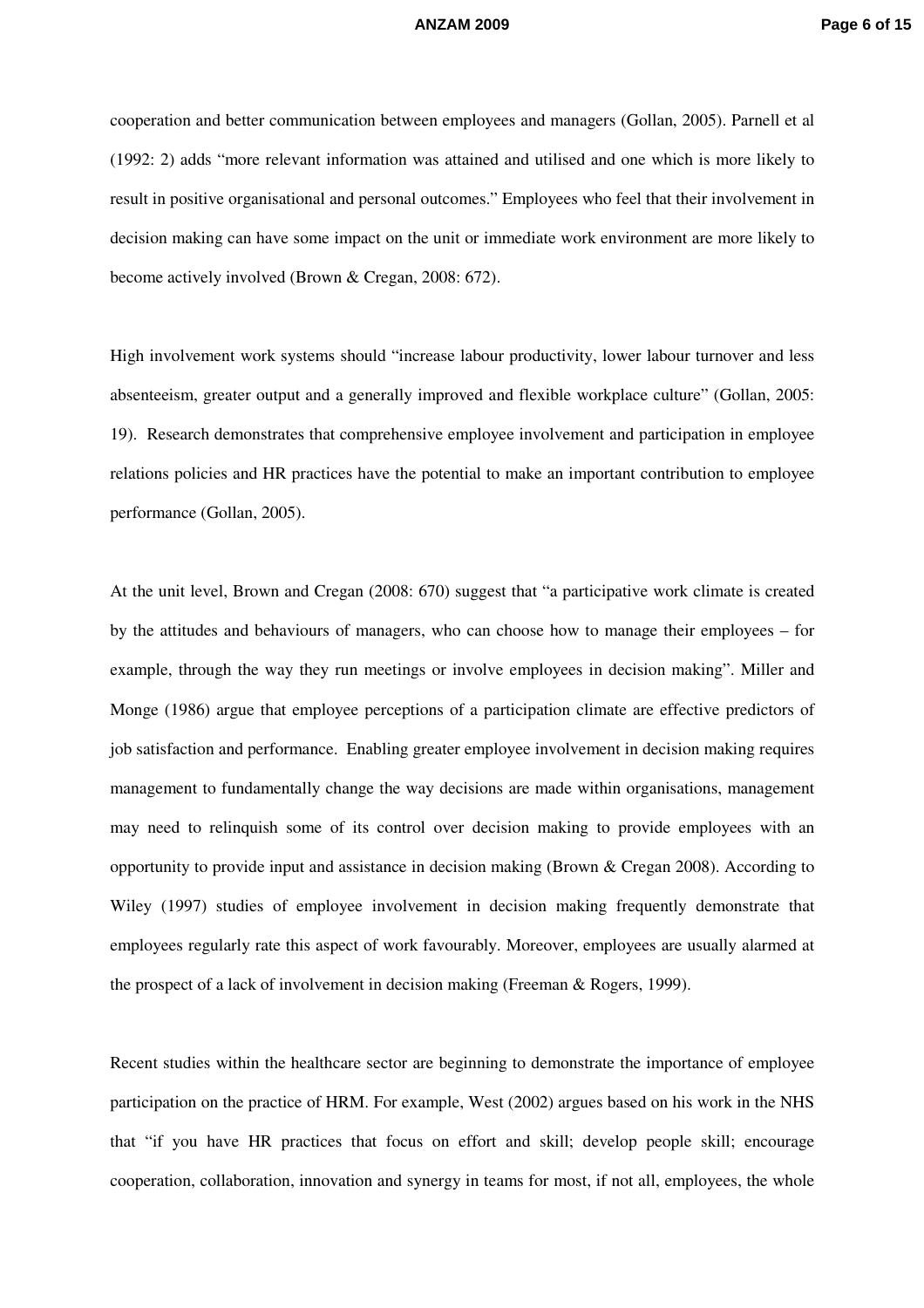system functions and performances better". Moreover, a recent qualitative study undertaken by Stanton, Young, Leggat and Bartram (2010) of three Australian hospitals reinforces the importance of employee involvement and valuing employee input into the development of HRM policies and practices and their successful implementation and day-to-day impact on the provision of patient care.

*Hypothesis 2: The relationship between HPWS and patient care is moderated by participation in decision making at the unit level. Specifically, the positive relationship between HPWS and patient care will increase with increasing levels of participation in decision making.* 

### **METHODOLOGY**

Data were collected from all of the 1700 employees within an Australian regional health service in March 2008. Employees from all levels within the hospital hierarchy and across all functional groups were included in the survey. Functional groups included: management and administration; medical services; nursing; clinical support services. We received 541 useable responses. This represented a response rate of 32 per cent. Mean tenure rates for all employee categories was 10.28 years. The mean working week was 35.89. The average age of respondents was 43.71. 78.5 per cent of the sample was female. 30.6 per cent of employees held a bachelor degree and a further 30 per cent held postgraduate qualifications (e.g., postgraduate diploma, master degree, PhD). 83.3 per cent of respondents were classified as permanent employees. While the remaining were employed on either fixed term contract or on a casual basis. For missing data we used case-wise deletion.

### **Measures**

Unless indicated otherwise, numerical values represent the following responses:  $1 =$  strongly disagree,  $2 =$  disagree,  $3 =$  neither agree nor disagree,  $4 =$  agree,  $5 =$  strongly agree.

*Predictor variables*. An adapted version of Zacharatos, Barling and Iverson's (2005) measure of HPWS comprising 42 items was used. The HPWS measure consists of eight constructs. A principal components analysis was conducted for each of the eight sub-scales. Items that had a loading of less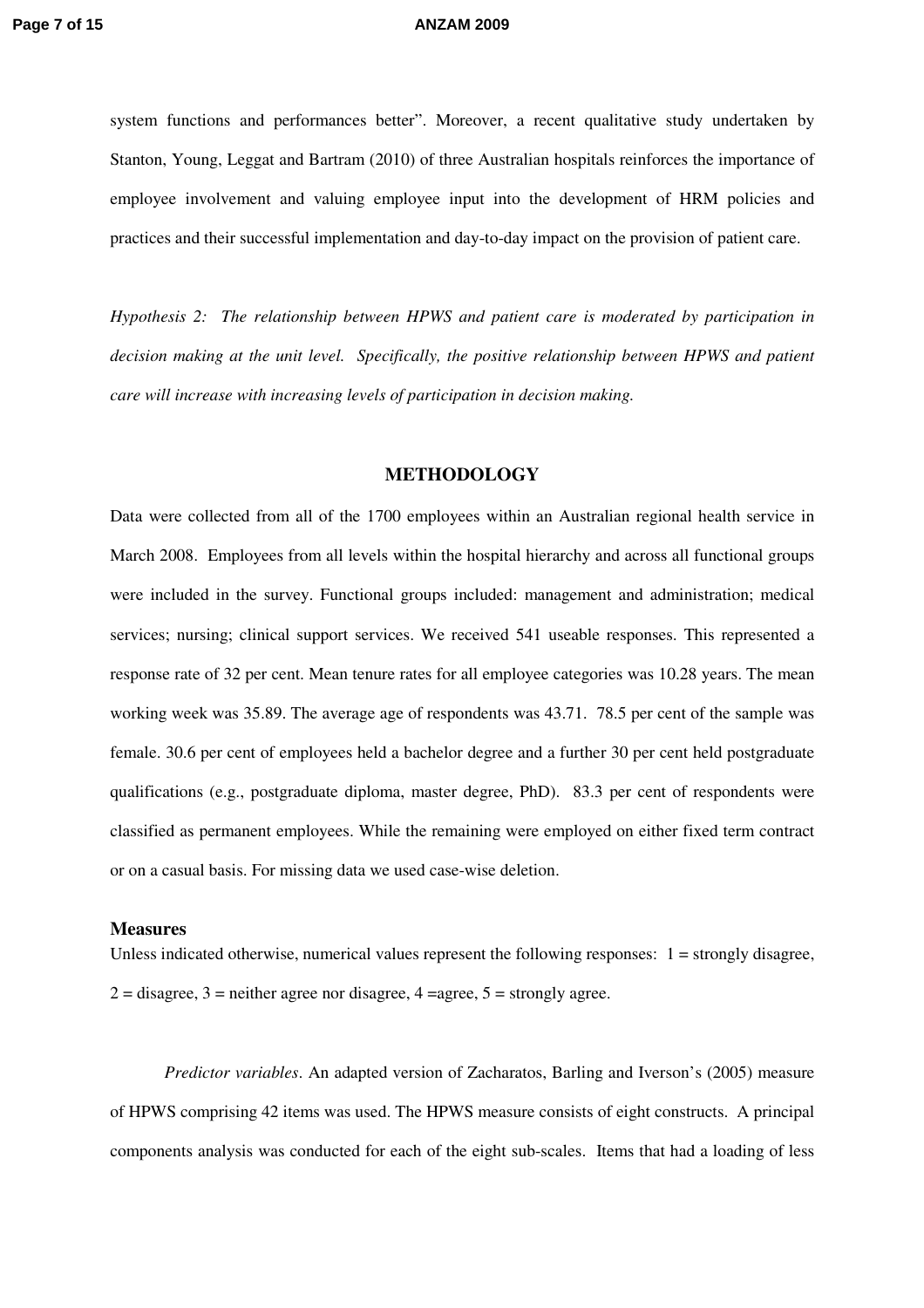than .50 were omitted based on Hair et al.'s (1998) recommendation. The number of items that met the loading criterion and the Cronbach's Alphas for the eight sub-scales are as follows: employment security (both 2 items included, alpha=.77); selective hiring (all 8 items included, alpha=.89); extensive training (all 8 items included, alpha=.93); self-managed teams and decentralised decision making (all 4 items included, alpha=.87); information sharing (all 7 items included, alpha=.87); transformational leadership (all 6 items included, alpha=.95); high-quality work (3 out of 4 items included, alpha=.76); and reduced status distinctions (two of three items included, alpha=.39).

*Outcome variable*. We modified the patient satisfaction scale used by the Victorian Patient Satisfaction Monitor that patients use to rate their hospital stay in a hospital in the state of Victoria. The measure consisted of 17-items. Example items include: "I am courteous to patients"; "I am responsive to the needs of patients"; "I treat patients with respect" (alpha =.95). The 17-items loaded on a single factor. Following reliability analysis three items were removed.

*Control variables*. Our analysis also included three control variables: age, employment contact, gender and tenure. Following Metocchi, (2002) these measures were included to reduce the chance that unmeasured variables could explain the results and to improve generalisability. Age and tenure were continuous variables. Gender was coded as a dichotomous variable (male=1; female=0). Employment contract was coded as (permanent=1; fixed term contract and casual=0).

### **Results**

In the factor analysis, we used principal components analysis with varimax rotation. The values of multi-item variables were constructed by taking the mean of the component item values. A principal components analysis was then conducted on all 42 of the items of the HPWS construct and loaded satisfactorily. Based on the principal components analysis two items did not load on their prospective factor and were thus omitted (i.e., one item for reduced status distinction and one item for high quality work). This analysis revealed a single-component solution that explained 45.8% of the variance in the items. Cronbach's alpha for the 40-item measure was .97. Patient Care was measured using 16 items.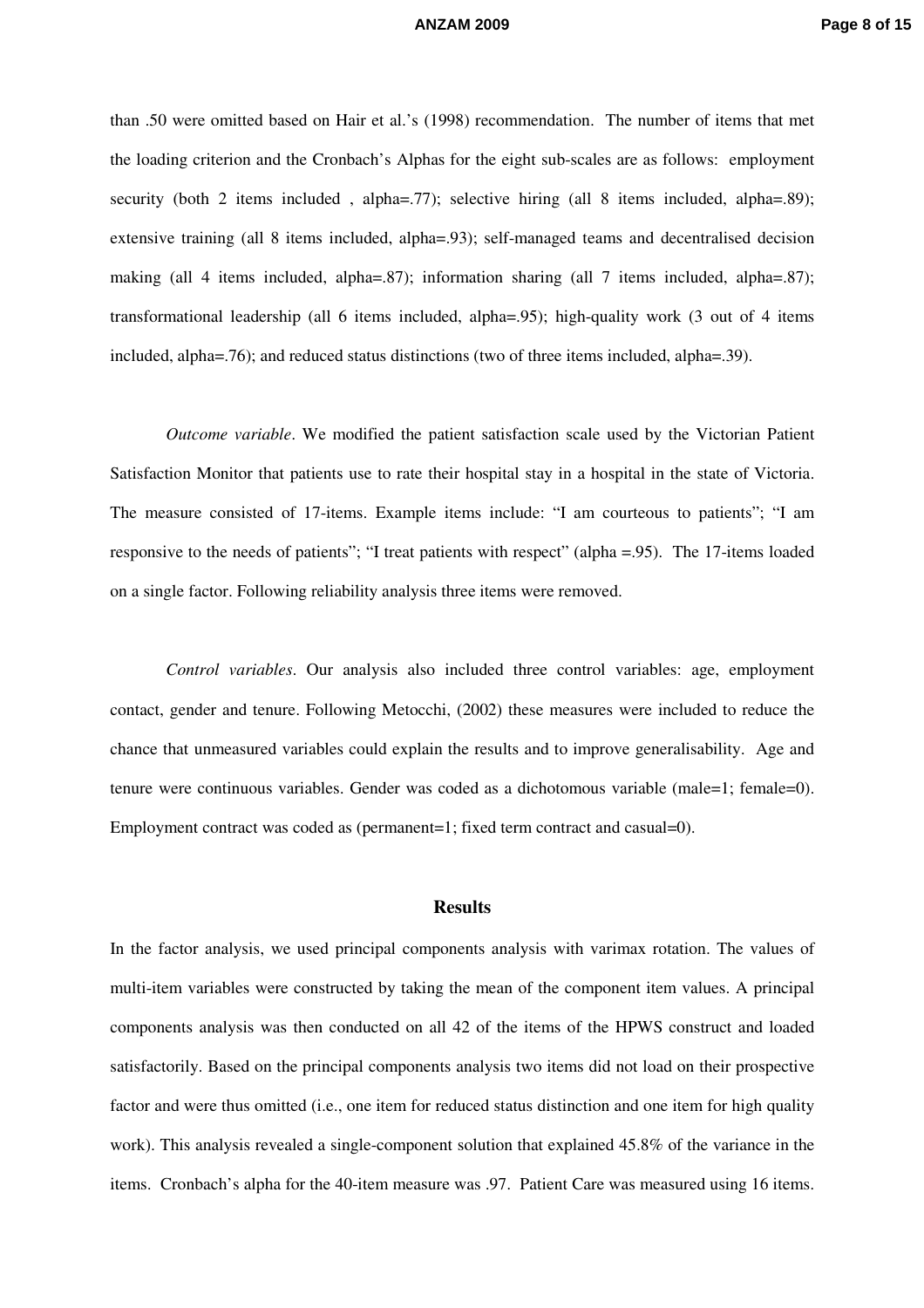All of the items loaded satisfactorily and Cronbach's Alpha was .92. Participation was measured using 8 items. All of the items loaded satisfactorily and Cronbach's Alpha was .93.

Hypotheses one was tested by examining the association between HPWS and quality of patient care variable in the correlation matrix. No statistically significant relationship was found between HPWs and quality of patient care (r=-.004; P=ns) and subsequently hypothesis 1 is rejected. Table 1 provides the means, standard deviation between the variables that were measured. As shown in Table 1, HWPS and participation in decision making have a significant positive correlation while patient care has nonsignificant correlations with HPWS and participation in decision making.

\_ \_ \_ \_ \_ \_ \_ \_ \_ \_ \_ \_ \_ \_

Insert Table 1 about here

\_ \_ \_ \_ \_ \_ \_ \_ \_ \_ \_ \_ \_ \_

Hypothesis 2 which proposes that participation in decision making moderates the relationship between HPWS and patient care was tested using the product-term procedure that is based on hierarchical regression analyses. This procedure involves standardizing both the independent variable and the moderator variable. A product-term is then created by multiplying the scores from the independent

The hierarchical regression analysis revealed that participation in decision making moderates the relationship between HPWS and patient care: For the product-term,  $b = .06$ ,  $p < .05$ ,  $\Delta R^2 = .01$ . The moderation effect was examined more closely by splitting participation in decision making into three groups (i.e., low,  $n = 147$ ; medium,  $n = 148$ ; and high,  $n = 114$ ), using the 33rd and 67th percentiles as cut-off points. The correlation between HPWS and patient care was then calculated for each of the three groups. These correlation analyses revealed that the correlation between HPWS and patient care

variable and the moderator variable (Jaccard, Turrisi, & Wan, 1990) to represent the interaction effect.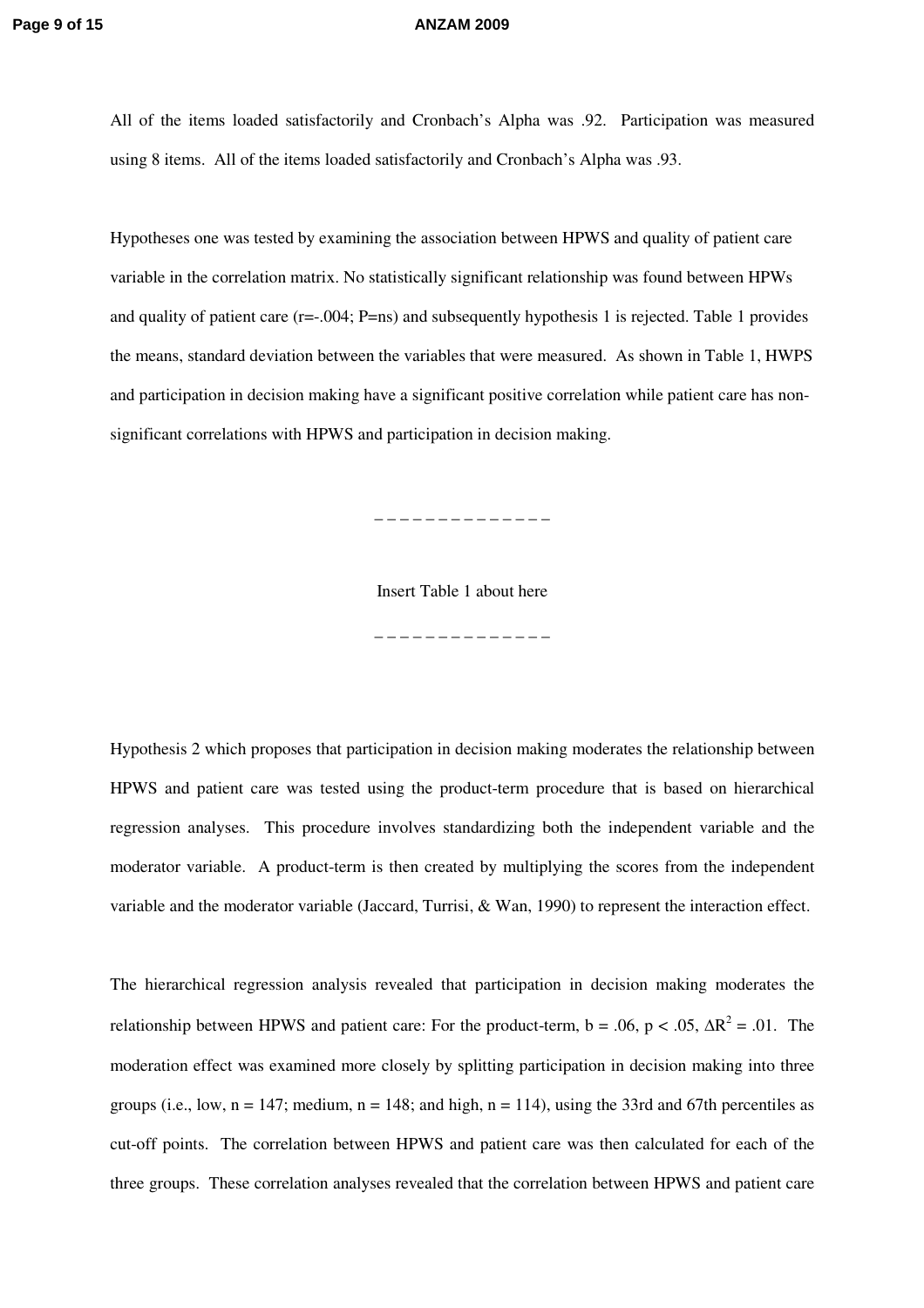is significant for the high participation in decision making group (i.e.,  $r = .25$ ,  $p < .01$ ) but not for the low or medium groups ( $r = -.05$ ,  $p > .05$  and  $r = .02$ ,  $p > .05$ , respectively). These findings support the Hypothesis.

The hypothesis was then tested for each of the eight components of HWPS: That is, employment security, selective hiring, extensive training, self-managed teams and decentralised decision making, information sharing, transformational leadership, high-quality work, and reduced status distinctions. The findings from these analyses revealed that the following components of HPWS had significant interaction effects with participation with regards to quality of patient care: extensive training (product-term,  $b = .07$ ,  $p < .05$ ,  $\Delta R^2 = .01$ ); self-managed teams and decentralised decision making (product-term, b = .07, p < .01,  $\Delta R^2$  = .02); high-quality work (product-term, b = .06, p < .05,  $\Delta R^2$  = .01); and reduced status distinctions (product-term,  $b = .08$ ,  $p < .05$ ,  $\Delta R^2 = .02$ ). The hypothesis is thus supported for all four of these components of HWPS.

### **Discussion and conclusions**

This paper set out to investigate the interactive effects of employee participation in decision making on the relationship between HPWS and perceptions of the quality of patient care. The results demonstrated that there was no significant direct association between HPWS and the quality of patient care. The results more importantly illustrated that employee participation in decision making moderated the relationship between HPWS and quality of patient care. More specifically further exploratory analysis showed that employee participation in decision making moderated the relationship between four key dimensions of HPWS, including: extensive training; self-managed teams; high-quality work and reduced status distinctions and quality of patient care. These results have important implications for HPWS research and managerial practice within the healthcare setting.

First, the development of HPWS policy by senior management is purely a starting point. Our results illustrate that it is important for managers to translate these policies into practice at the unit level.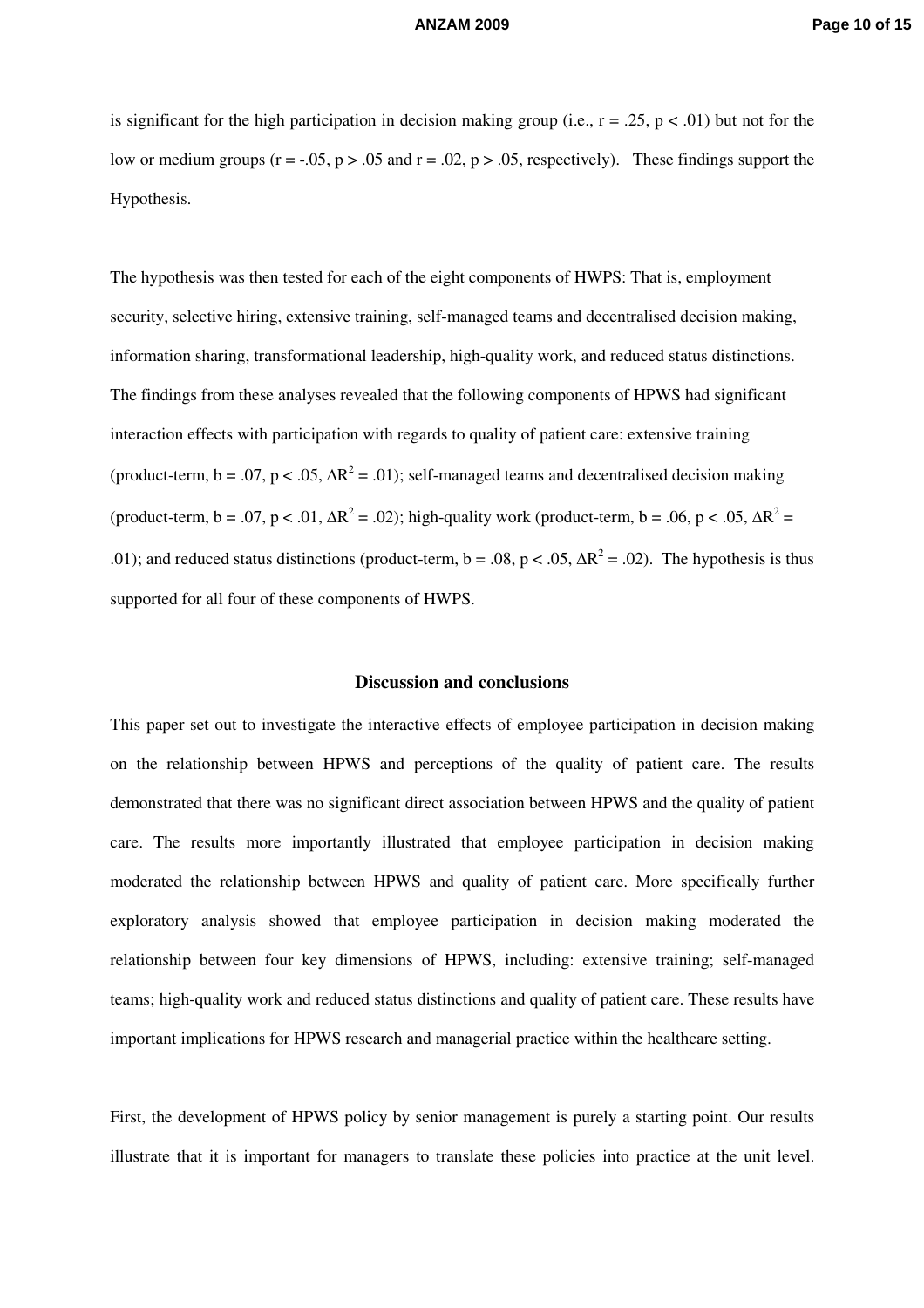More importantly, it is critical for first-line managers to involve employees in the development and implementation of HR policy and practice to enable employees to internalise the values and appropriate behaviours (Bowen & Ostroff, 2004). Our results support previous research that shows that when management involve employees in decision making about HR practices they are more likely to be committed to these policies display appropriate behaviours which may bring about improved performance (Brown & Cregan, 2008; Stanton et al., 2010). Our results lend some support that in this particular health setting employee participation in decision making may be a critical factor in establishing a relationship between HPWS and in the least perceptions of quality of patient care. This makes a good sense as managers and health care practitioners are highly skilled knowledge workers that are extremely passionate and dedicated to the welfare of their patients (Scotti, et al. 2007). Managers involving employees in decision making in day-to-day HR matters has been shown to improve the utility of HR practice, enhance employee job satisfaction and organisational commitment and reduce patient mortality rates (Brown & Cregan, 2008; Bowen & Ostroff, 2004; Stanton et al., 2010). Furthermore, recent research has shown that employees and first-line managers who are not involved in decision making about HR policy may not understand its relevance or value and can become cynical about HR (Bowen & Ostroff, 2004; Stanton et al., 2010).

Second, senior managers especially in large and complex organisation such as hospitals need to fully acknowledge the valuable role first-line managers play in communicating, translating and operationalising HR policy (Bartram et al., 2007). To be effective, managers need workable HR policies and, to be successfully applied in practice, HR policies need managers who will act in ways that are 'recognised and reciprocated by employees' (Purcell & Hutchinson 2007:16). We argue that it is imperative to adequately train first-line managers and equip them with not only HR knowledge but also an understanding of the importance of "soft" management skills such as leadership, communication and teamwork skills. Therefore, HR practice at the unit level becomes critical to the successfully shaping employee attitudes and behaviours such as the quality of patient care.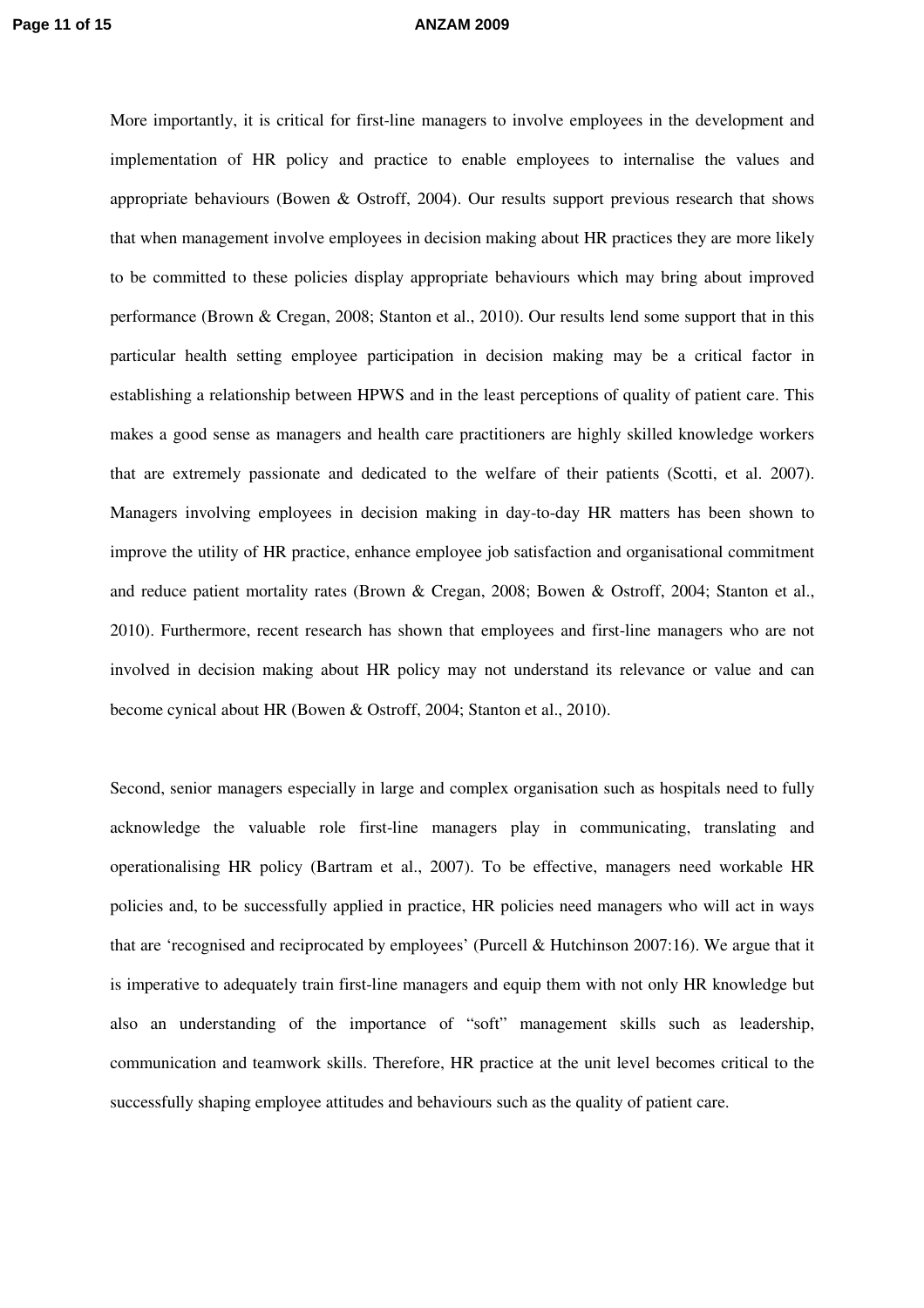Third, our study unlike many others in a healthcare setting was not solely focussed on patient care as provided by clinicians but contained the perspectives of all hospital employees. Our results show that within this health setting a cross section of employees internalised the importance of their role and its impact on the quality of patient care. These results highlight that hospitals need to consider the quality of patient care not only from a technical point (this is of critical importance) but also as a cultural value internalised by all staff across the entire organisation. We argue that every functional area and employee within a hospital has an important role to play in the provision of care.

### **Limitations**

Despite the value of our results, they are not without limitations. First, the quality of patient care data is based on the self report of hospital workers. Having said this, we found no evidence of common method bias within the sample. In future studies we aim to extent this work by assessing the association between clinician perceptions of quality of patient care and their patient's assessment of their care. Second, our results are based on a single organisation. We keen to replicate this work in other hospital settings within the Australian public hospital system. Not withstanding these limitations the findings of this paper provide some valuable insights for HPWS research and managerial practice.

### **Conclusion**

Overall, the implementation of HPWS and employee involvement in the decision making process contributes significantly to the quality of patient care in a large regional Australian health service. Health care organizations should therefore take into consideration the potential of employee participation across different hierarchical work units as a way to further enhance the quality of patient care that they provide.

### **Bibliography**

- Aiken, L., H. Smith, H. L. and Lake, E. T. (1994) Lower Medicare mortality among a set of hospitals known for good nursing care. *Medical Care*, Vol. 32, Iss. 8, pages 771- 787.
- Baker, G.R. and Flintoff, V. (2004) The Canadian Adverse Events study: the incidence among hospital patients in Canada, *Canadian Medical Association Journal*, Vol. 170, Iss. 11, pages 1678-1686.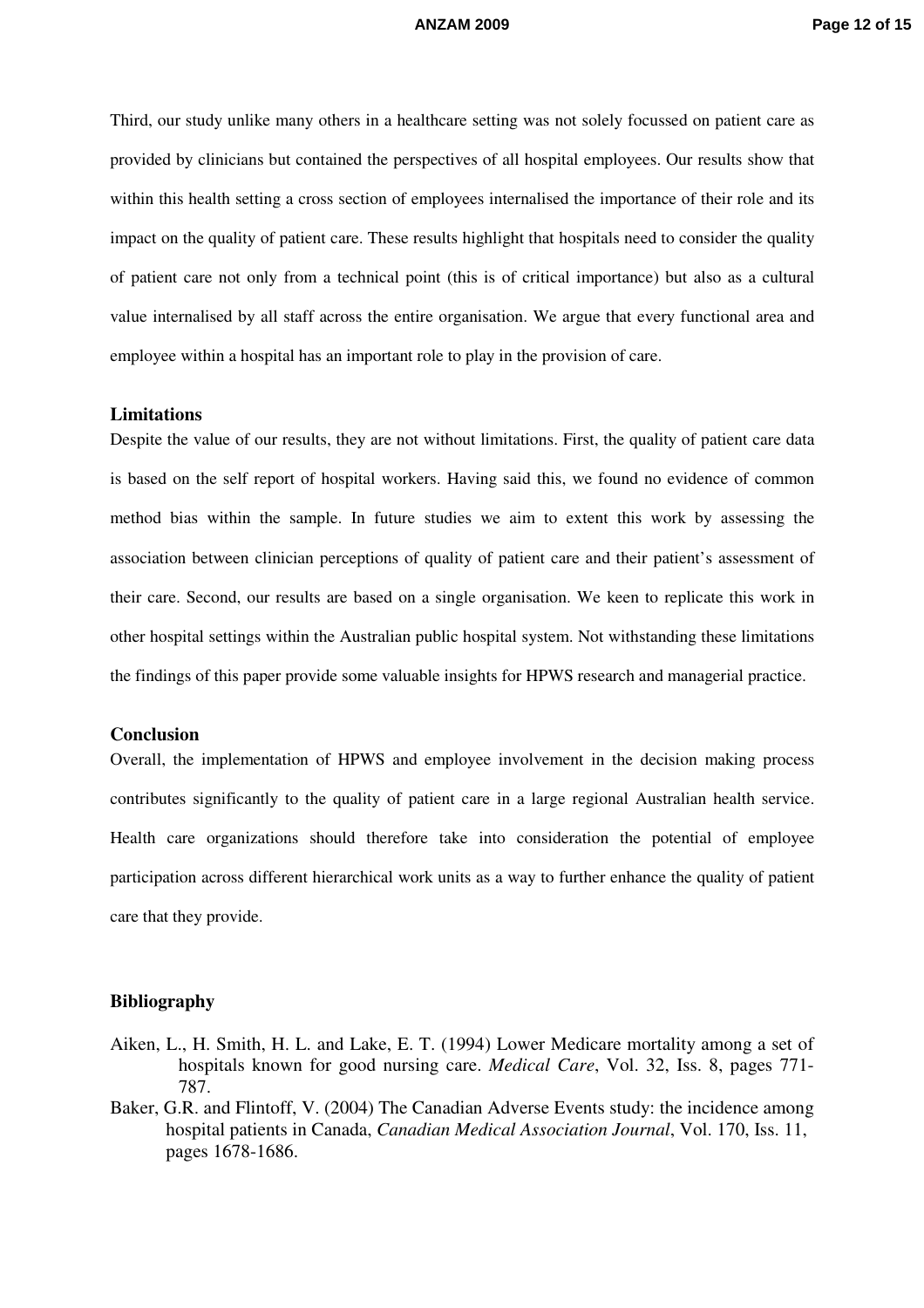- Barraud-Didier, V. and Guerrero, S. (2002) Impact of social innovations on French companies' performance, *Measuring Business Excellence*, Vol. 6, Iss.2, pages 42-48.
- Batt, R. and Appelbaum, E. (1995) Worker participation in diverse settings: Does form affect the outcome, and if so, who
- Benefits?, *British Journal of Industrial Relations*, Vol. 33, Iss. 3, pages 353-378.
- Bartram.T, Stanton.P, Leggat.S, Casmir.G and Fraser.B (2007) Lost in Translation: exploring the link between HRM and performance in healthcare, *Human Resource Management Journa*l, Vol.17, pages 21-41.
- Becker, B and Gerhart, B (1996) The impact of human resource management on organisational performance: Progress and Prospects, *Academy of Management Journal*, Vol.39, No.4, pages 779-801.
- Bowen.D.E and Ostroff.C (2004) Understanding HRM-Firm Performance Linkages: The role of the "Strength" of the HRM System, *Academy of Management Journal*, Vol.29, No.2, pages 203-221.
- Braithwaite, J. and Hindle, D. (1999) Research and the acute care hospital of the future, *Medical Journal of Australia,* Vol.170, Iss.7, pages 292-293.
- Brown, M. and Cregan, C. (2008). Organizational change cynicism: the role of employee involvement. *Human Resource Management*, Vol. 47, Iss.4, pages 667-686.
- Datta.D.K, Guthrie.J.P and Wright.P.M (2005) Human Resource Management and Labour Productivity: Does Industry Matter?, *Academy of Management Journal,* Vol.48, No.1, pages 135-145.
- Delaney, J.T. and Hueslid, M.A. (1996) The impact of human resource management practices on the perceptions of organisational performance, *Academy of Management Journal*, Vol.39, Iss.4, pages 949-969.
- Dwyer, J. and Leggat, S. G. (2002). Innovation in Australian hospitals. *Australian Health Review*, 25(5): 19-31.
- Freeman, R.B. and Rogers, J. (1999). *What Workers Want*. Ithaca: ILR Press: Russell Sage Foundation.
- Godard, J. (2004) A Critical Assessment of the High-Performance Paradigm, *British Journal of Industrial Relations*, Vol.42, Iss.2, pages 340-378.
- Gollan, P.J. (2005) High-involvement management and human resource sustainability: The challenges and opportunities, *Asia Pacific Journal of Human Resources*, Vol.43, Iss.1, pages 19-33.
- Guest,D (1987) Human resource management and industrial relations, *Journal of Management Studies,*Vol. 24**,** pages 503–521.
- Guthrie. J.P (2001) High-involvement work practices, turnover and productivity: Evidence from New Zealand, *Academy of Management Journal*, Vol.44, Iss.1, pages 180-190.
- Hair, J.F., Anderson, R.E., Tatham, R.L. and Black, W.C. (1998) *Multivariate Data Analysis*. Prentice-Hall, Eaglewood Cliffs, NJ.
- Hueslid. M.A (1995) The impact of human resource management practices on turnover, productivity and corporate financial performance, *Academy of Management Journal,*  Vol.38, Iss.3, pages 635-693.
- Hyde, P., McBride., A, Young., R and Walshe, K. (2005) How the 'customer' influences the skills of the front-line worker, *Human Resource Management Journal,* Vol.15, No.2, pages 35-49.
- Kozlowski S.W.and Klein, K.J. (2000) A multilevel approach to theory and research in organizations: contextual, temporal, and emergent processes. In: K.J. Klein and S.W.J. Kozlowski, Editors, *Multilevel Theory, Research, and Methods in Organizations: Foundations, Extensions, and New Directions*, Jossey-Bass, San Francisco pp. 3–90.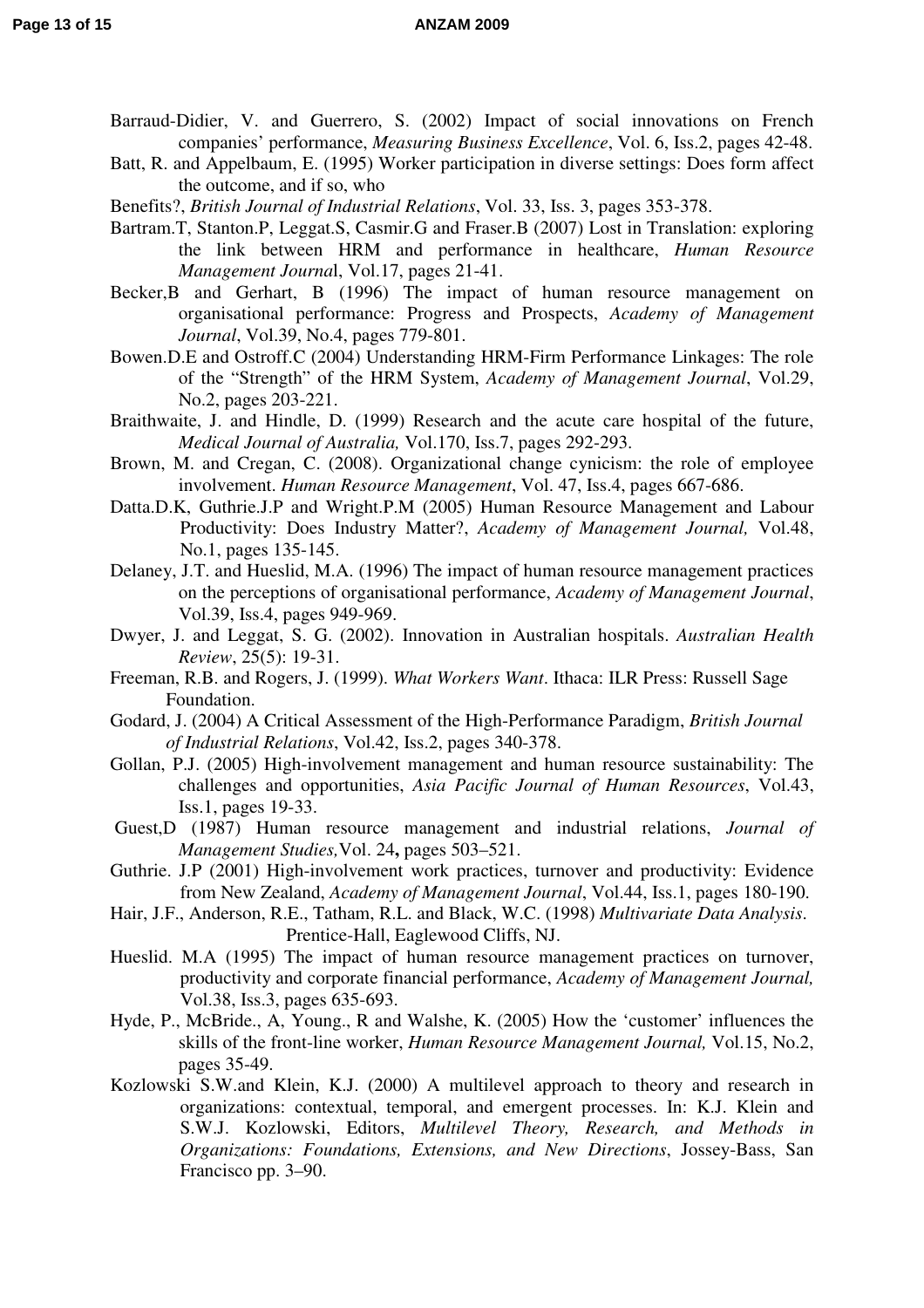- Laschinger,H.K.S. and Wong,D. (1999) Staff nurse empowerment and collective accountability: effects on perceived accountability and self-related work effectiveness, *Nursing Economics*, Vol.17, pages 209-219.
- Laschinger, H.K.S., Shamian, J. and Thomson, D. (2001) Impact of Magnet Hospital characteristics on Nurses' perceptions of trust, burnout, quality of care, and work satisfaction, *Nursing Economics*, Vol. 19, Iss.5, pages 209-219.
- Lepak.D.P, Liao.H, Chung.Y and Harden.E.E (2006) A conceptual review of human resource management systems in strategic human resource management research, *Research in Personnel and Human Resource Management,* Vol. 25, pages 217-271.
- MacDuffie, J.P (1995) Human resource bundles and manufacturing performance: flexible production system in the world auto industry, *Industrial and Labor Relations Review,* Vol. 48, No.2, pages 197-221.
- Mayrhofer, W., Muller-Caman, M., Ledolter, J., Strunk, G. and Erten, C. (2004) Devolving responsibilities for Human Resources to Line Management? An Empirical Study about convergence in Europe, *Journal for East European Management Studies,*  Vol.9, Iss.2, pages 123-146
- McLean, J. and Walsh, M. (2003). Lessons from the inquiry into obstetrics and gynaecology services at King Edward Memorial Hospital 1990-2000. *Australian Health Review*, 26: 12-33.
- Metocchi, M. (2002) The influence of leadership and member attitudes in understanding the nature of union participation, *British Journal of Industrial Relations*, Vol.40, pages 87-111.
- Miller, K.I. and Mong, R.R. (1986) Participation, satisfaction and productivity: A metaanalytics review. *Academy of*

*Management Journal*, 29: 727-753.

- Nishi.L.H, Lepak.D.P and Schneider.B (2008) Employee attributions of the "Why" of HR practices: Their effects on employee attitudes and behaviours and customer satisfaction, *Personnel Psychology,* Vol.61, pages 503-545.
- Patrick, A. and Laschinger, H.K.S. (2006) The effect of structural empowerment and perceived organisational support on middle level nurse manager's role satisfaction, *Journal of Nursing Management*, Vol.14, pages 13-22.
- Parnell, J.A., Bell, E.D and Taylor, R. (1992) The propensity for participative management: a conceptual and empirical analysis, *Mid-Atlantic Journal of Business*, Vol. 28, pages 31-42.
- Purcell, J. and Hutchinson, S. (2007) Front-line managers as Agents in the HRM-Performance Causal chain: Theory, Analysis and Evidence, *Human Resource Management Journal,* Vol.17, Iss.1.
- Preuss, G.A. (2003) High performance work systems and organisational outcomes: The mediating role of information quality, *Industrial and Labor Relations Review,* Vol. 56, pages 590-605.
- Scotti.D.J, Harmon.J, Behson.S.J and Messina. D.J (2007) Links among High Performance Work Environment, Service Quality and Customer Satisfaction: An extension to the Healthcare Sector, *Journal of Healthcare Management,* Vol.52, Iss.2, pages 109- 124.
- Snell, S.A. and Youndt, M.A. (1995) Human resource management and firm performance: Testing a contingency model of executive controls, *Journal of Management* , Vol. 21**,** Iss.4, pages 711–738.
- Stanton, P. (2008) 'The politics of healthcare-industrial relations climate'. In R. Sorenson and R Iedema (Eds.), Managing Clinical Processes in the Health Services. Sydney: Elsevier Australia.